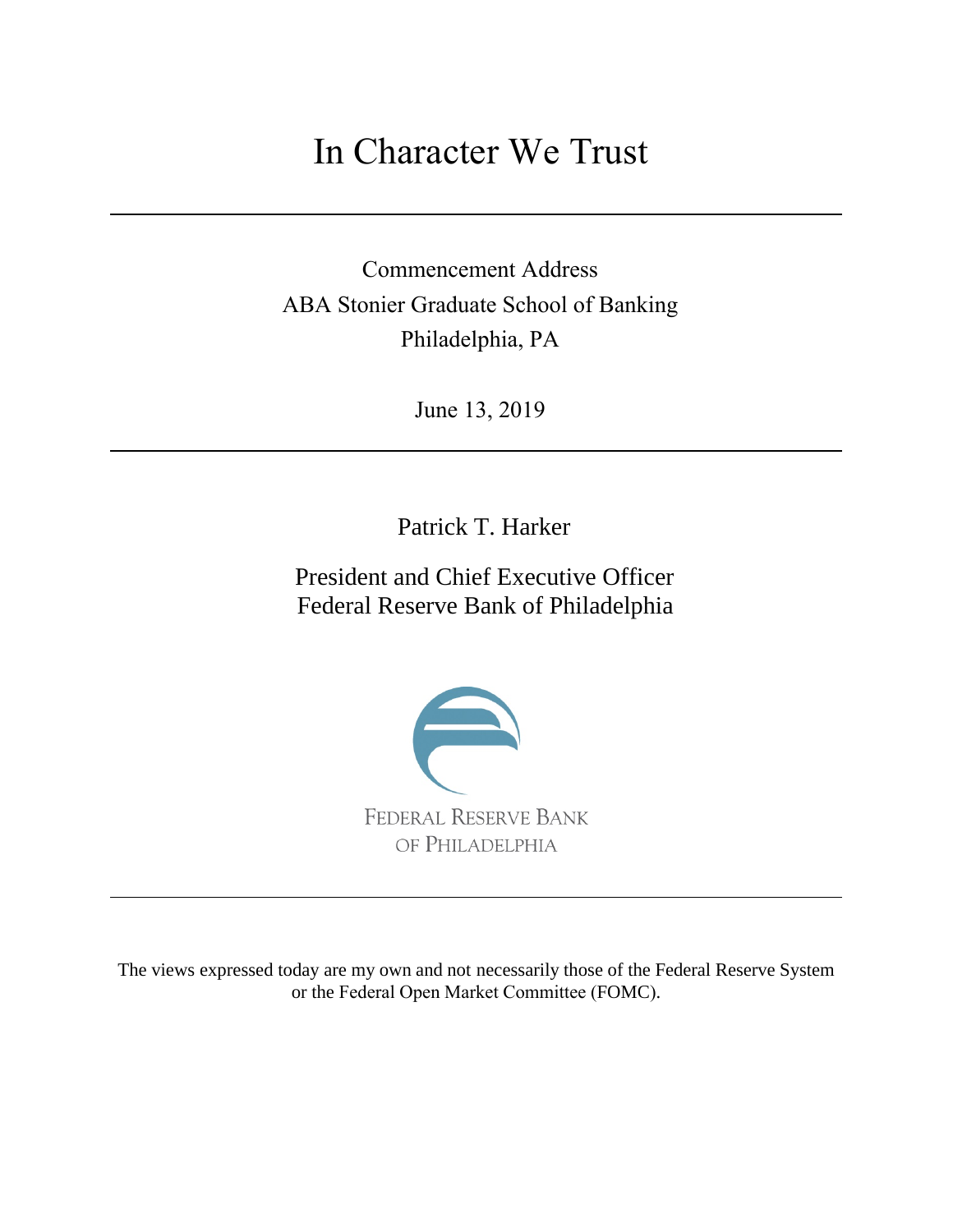## **In Character We Trust**

Commencement Address ABA Stonier Graduate School of Banking Philadelphia, PA

June 13, 2019

Patrick T. Harker President and Chief Executive Officer Federal Reserve Bank of Philadelphia

Hello Stonier, and congratulations! It's great to be in front of this group again. For those of you who don't remember, I delivered the welcome address when you started this program three years ago. I certainly understand if you've forgotten because a lot has happened since June 2016. *A lot*.

In the intervening years, we've all had an education — you've mastered the intricacies of highlevel banking management; I learned from a crash course in monetary policymaking; and we all finally, *finally* learned what it feels like to win a Super Bowl …

So I'm very pleased to bring this full circle and see you receive your diplomas.

The first order of business today is to give yourselves a round of applause. I like to do that because it's important to recognize hard work, and because it guarantees people will clap at least once while I'm on stage.

The second order of business is another round of applause to the people whose support helped make this day happen … the friends, family, and faculty here today.

Fantastic! Now you've clapped twice while I was up here.

The third order of business is a few words about the importance of what you learned here at Stonier, and what it means when you apply it in the professional world.

1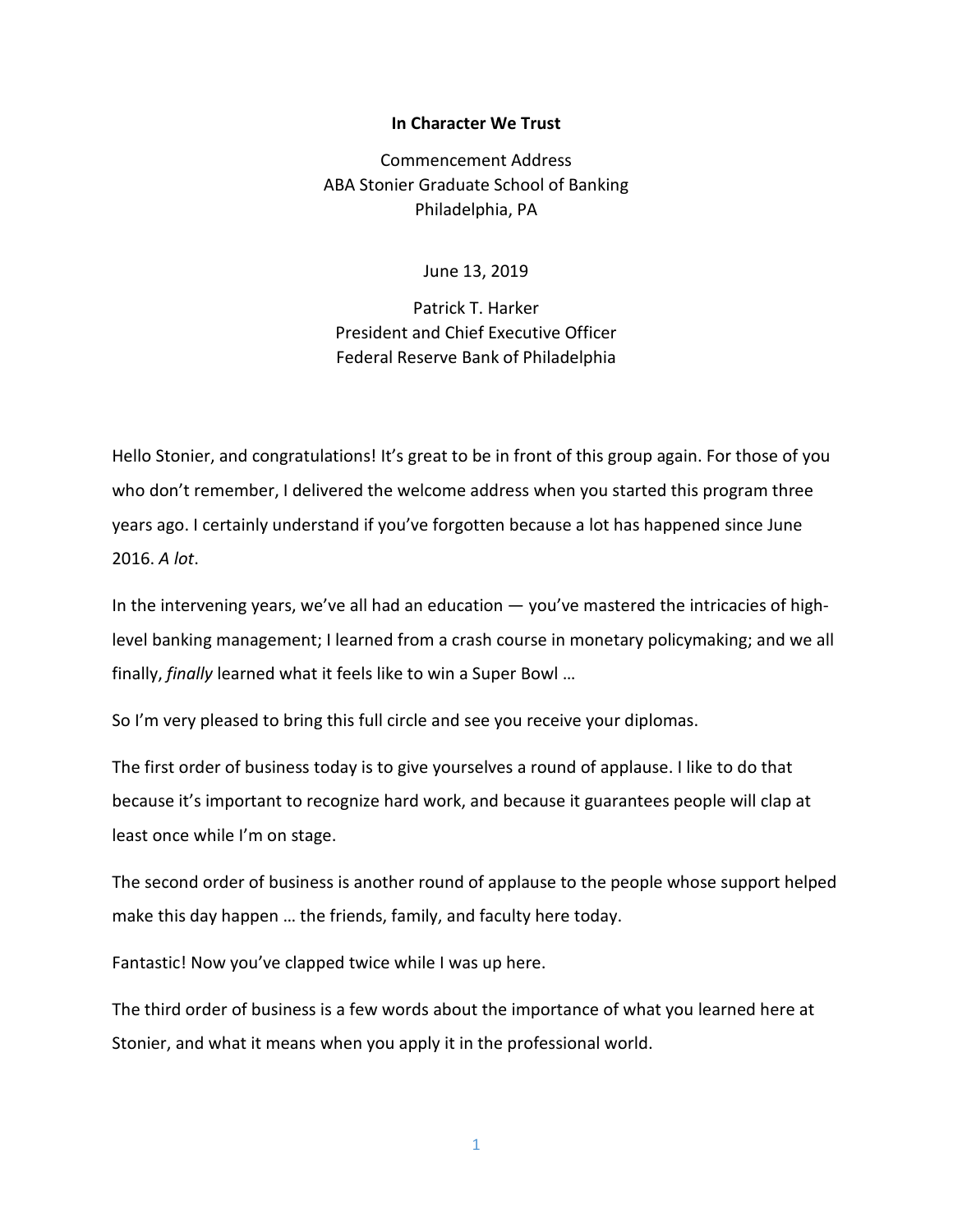The fourth is getting the actual diplomas, which is the most important, so I'll keep the third part shortish.

The financial industry is only going to get more and more complicated and more and more complex, particularly in this current age of technological innovation. I say "current age" because of course, technology is always evolving and has already had several "ages," as it will in the future.

In this iteration, financial institutions face challenges from cybersecurity to the rapid expansion of fintech.

We're going to need people at the helm with an extraordinary set of skills, because financial institutions are important. And they're always going to *be* important, because a financial system is fundamental to the human experience as we know it.

I'm not saying that as some sort of consumerist rallying cry; it's the simple fact of our existence. Financial systems have existed in some form across human history.

From the barter system to banking, societies spanning time and space have found ways to execute the basic functions of payments, finance, and credit. It's how we've amassed the things we need to live and the things we crave for comfort.

From the central agora to apps on our phones, whether it's a creditor's note or a series of 1s and 0s, the essentials of the system have stood the test of time. Each individual system, of course, has not necessarily been so lucky.

But that's important, too. Because just as history illustrates that we'll always find our way back to those systems, it shows what it takes for those systems to last.

It takes trust.

A financial system can only exist if we collectively agree to it. That takes an act of faith. A system of savings, credit, exchange, and investment only survives because we have trust in people we don't know, currency we have no individual control over, payment systems with

2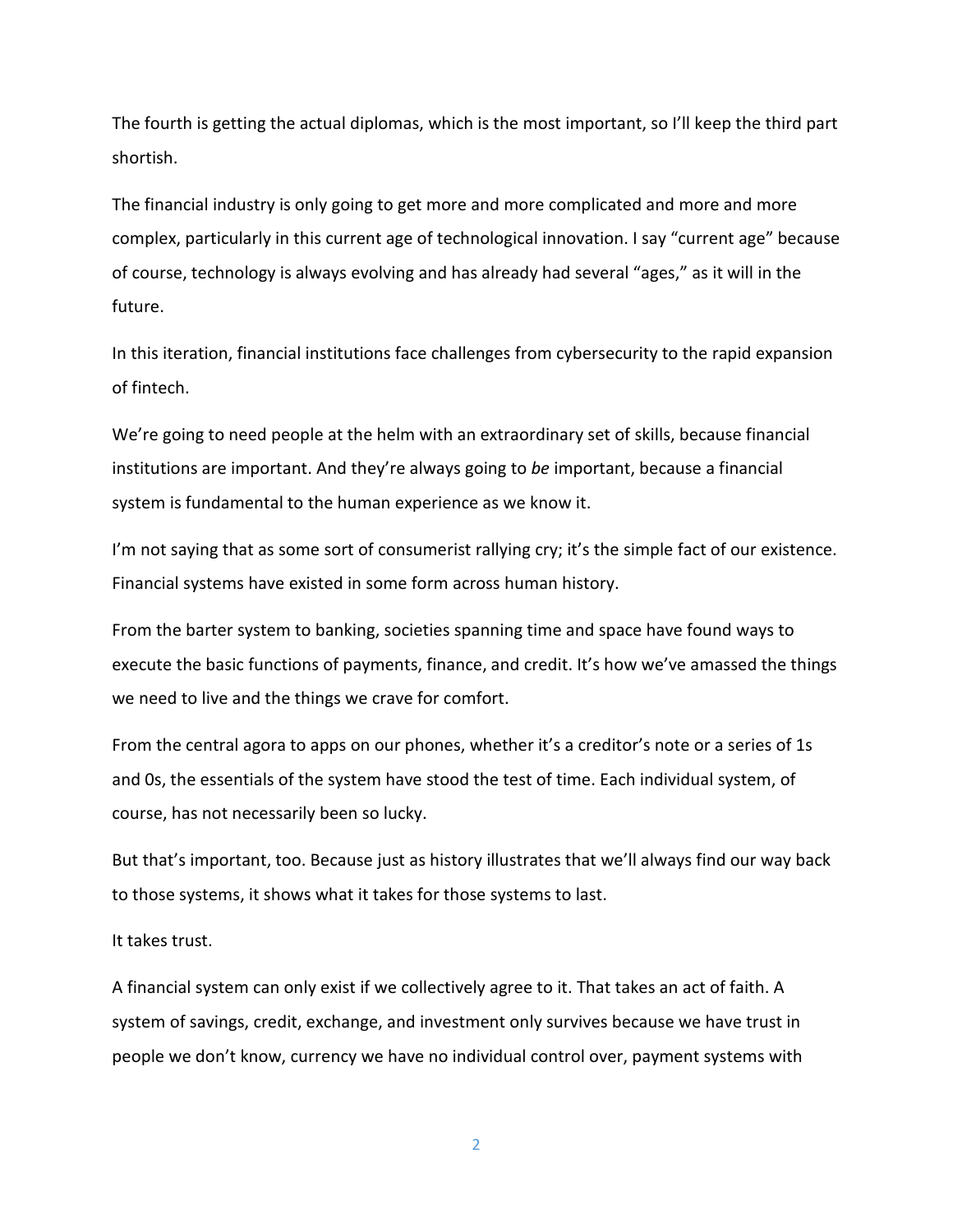inner workings we can't see, and institutions we grant power to — both to execute and to regulate those systems.

And since a strong and sound economy can only exist when it's underpinned by a strong and sound financial system, the people who run those institutions have a unique responsibility.

So, you know, no pressure.

That responsibility extends to institutions of all sizes. Bigger organizations can have impacts that resonate on a national or even global scale. Smaller ones, particularly community banks, can be a lifeline for a community, and are a necessity for small, local economies' survival.

Of course, you already know all this — I mean, you're Stonier graduates, after all. But it's a point worth repeating every once in a while, because that kind of responsibility doesn't just require a mastery of balance sheets or investment acumen.

It calls for good leadership. And that's something I know Stonier excels at.

When I spoke to you three years ago, I mentioned the importance of character. A lot may have changed in the intervening years, but that hasn't. I don't think it ever will.

There's a narrative  $-$  and, yes, sometimes a culture  $-$  in financial services that says cutthroat is king. I've spent a lot of my time as a Fed president talking to the banking community, and what I've seen and heard from them is the same thing I've seen in every other aspect of my career: The most respected leaders are honest, authentic, and trustworthy.

Sure, there are outliers; bad people can thrive, and flashes in the pan can last longer than they should. But eventually, those people get found out. And in the long run, the most important asset any of us has  $-$  and the one thing in life we can control  $-$  is our integrity.

We don't usually have a say in what life throws at us, but we do decide how we handle it. Our financial system needs people at the top who can roll with those changes and make the right calls, even when they're the hard ones.

In the end, the financial system exists to perform some pretty basic functions: It keeps savings safe; ensures that we can easily price, buy, and sell things; and helps us direct resources to their

3